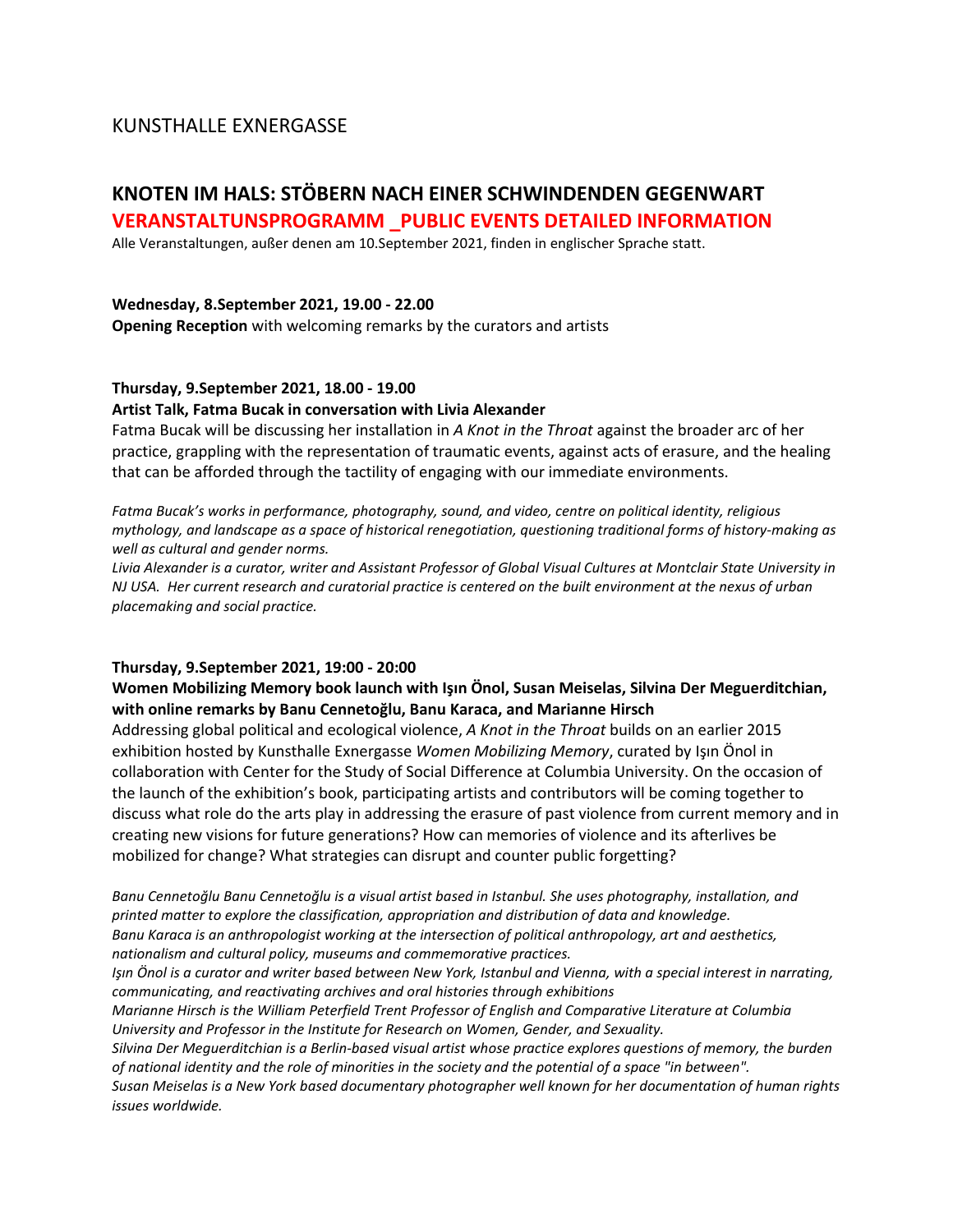# **Friday, 10.September 2021, 18.00 - 19.00**

# **Artist Talk with Stefanie Wuschitz (in German)**

With an artistic practice deeply rooted in feminist strategies of female empowerment, Stefanie Wuschitz will discuss her animated documentary in progress *Coded Feminisms in Indonesia,* featured in *A Knot in the Throat*. Her talk will address the ways in which her unique digital tools used in the artwork can be seen as parallels to those used by feminist movements in Indonesia to avoid police persecution, to encode their activism.

*Stefanie Wuschitz works at the intersection of art, research and technology, with a particular focus on feminism, open source technology and peer production.* 

## **Freitag, 10. September 2021, 18.00 – 19.00**

## **Künstlerinnengespräch mit Stefanie Wuschitz (in deutscher Sprache)**

Stefanie Wuschitz, deren künstlerische Praxis stark von feministischen Strategien weiblicher Selbstermächtigung geleitet ist, bietet in diesem Gespräch Einblicke in ihre Animations-Dokumentation Coded Feminisms in Indonesia, die im Rahmen der Ausstellung *Knoten im Hals* zu sehen ist. Sie erläutert, weshalb es Parallelen zwischen ihren eigenen künstlerischen Methoden und den Taktiken der feministischen Bewegungen im Indonesien der 1960er Jahre gibt, nicht nur in der Form der Produktion und Arbeit im Kollektiv, sondern auch in Bezug auf die Notwendigkeit, Feminismus zu ver- und entschlüsseln.

# **Friday, 10.September 2021, 19.00 - 20.00**

**Silvina Der Meguerditchian, film screening "Objects That Tell Stories, VIENNA" and talk (in German)** In her ongoing series of workshops, *Objects That Tell Stories*, Der Meguerditchian works with different communities around the world to develop new perspectives on the history of their ancestors. After the film screening, Der Meguerditchian will discuss her forthcoming video, recorded during a workshop with the Armenian community in Vienna in 2015. The material will be featured on the category Open Digital Archive of Houshamadyan, [\(www.houshamadyan.org\)](http://www.houshamadyan.org/) a web based project reconstructing Ottoman Armenian town and village life.

*Silvina Der Meguerditchian is a Berlin-based visual artist whose practice explores questions of memory, the burden of national identity and the role of minorities in the society and the potential of a space "in between."*

# **Freitag, 10. September 2021, 19.00 – 20.00**

## **Silvina Der Meguerditchian, Filmvorführung Objects That Tell Stories, VIENNA und anschließendes Gespräch (in deutscher Sprache)**

In ihrer laufenden Workshop-Reihe Objects That Tell Stories arbeitet Der Meguerditchian mit unterschiedlichen Communitys auf der ganzen Welt an der Entwicklung neuer Perspektiven auf die Geschichte ihrer Vorfahren. Nach der Filmvorführung erörtert die Künstlerin ihr in Kürze erscheinendes Video, das 2015 während eines Workshops mit der armenischen Community in Wien entstanden ist. Das Filmmaterial wird in der Kategorie "Open Digital Archive" bei Houshamadyan, (www.houshamadyan.org) präsentiert, einem webbasierten Projekt, das sich der Rekonstruktion des osmanisch-armenischen Stadt- und Dorflebens widmet.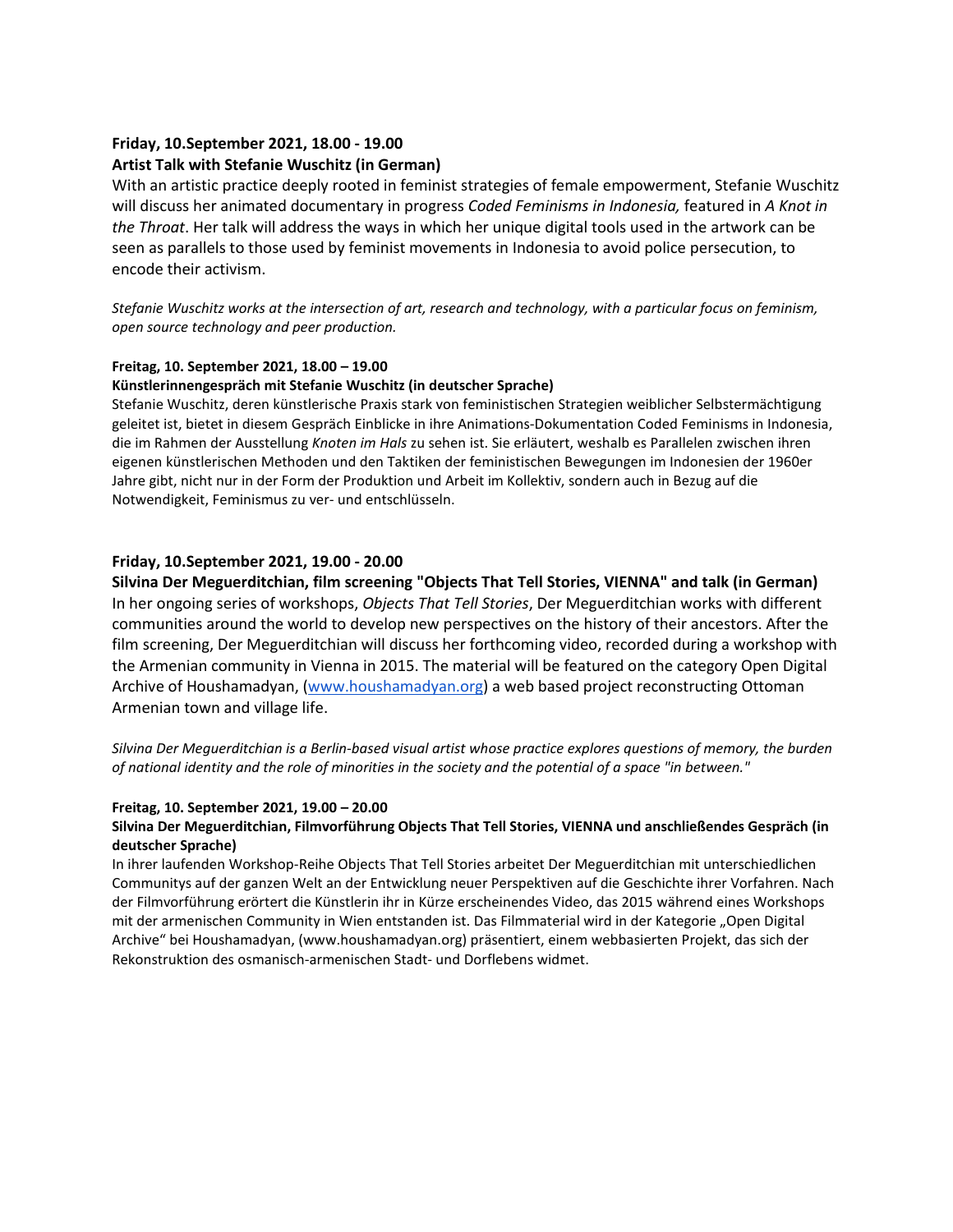# **Saturday, 11.September 2021, 11.00 - 13.00**

# **Eating Place Walk - Interior/Gallery, led by Justin Morris-Marano of SPURSE+FLOURISH LAB+BLOCK ECOLOGY**

Using Kunsthalle Exnergasse as its starting point and its immediate environs, this first participatory walk will invite fellow walkers to explore and engage in a series of questions collectively: What are you? Where does nature begin? What happens when you enter a building? You are not yourself but an open environment of countless creatures, systems and things. That building you are entering is no different it too has the biodiversity of the amazon — full of countless creatures and things. What changes when we take these two realizations seriously? Can we still talk about nature, culture and individuals? What new ways of understanding and organizing our collective lives could emerge? Please bring a light snack and drink. RSVP required[. anmeldung.kex@wuk.at](mailto:anmeldung.kex@wuk.at)

*Justin Morris-Marano is the founder and creative director of Flourish LAB, an interdisciplinary design studio provoking radically creative relationships with, and alongside, the ecologies we exist within.*

## **Saturday, 11.September 2021, 13.00 - 14.00**

#### **Curatorial walkthrough with Livia Alexander & Işın Önol**

Join curators Livia Alexander & Işın Önol for a walkthrough and discussion of the exhibition *A Knot in the Throat: Foraging for a Vanishing Present*, the works in the show, and its various themes.

#### **Tuesday, 14.September 2021, 17.00 - 19.00**

#### **Shared Walks / Climate Change, led by Eylem Ertürk**

How can we walk with others as climate change makes life increasingly difficult? The emotional, as well as physical loss suffered due to climate change, can be overwhelming, and debilitating. Join Shared Walks / Climate Change and explore how embodied experience can turn into reflection and awareness, and how this can, in turn, enable agency and action.

*Eylem Ertürk is a researcher, artist and curator living and working in Vienna and Istanbul. Shared Walks / Climate Change was developed by Eylem Ertürk in collaboration with Ayşem Mert, associate professor and director of IMPRESS Program on Environmental Social Science at Stockholm University.*

#### **Tuesday, 14.September 2021, 19.00-19.30**

#### **Curatorial Walkthrough with Livia Alexander & Işın Önol**

Join curators Livia Alexander & Işın Önol for a walkthrough and discussion of the exhibition *A Knot in the Throat: Foraging for a Vanishing Present*, the works in the show, and its various themes.

#### **Wednesday, 15.September 2021, 15.00-16.00**

**Eating Place Walk – Water Walking, with Schwimmverein Donaukanal, led by Justin Morris-Marano, SPURSE+FLOURISH LAB+BLOCK ECOLOGY** Location: Central Garden, Untere Donaustraße 41, 1020 Wien Language: English / German Walk Capacity: 15 People Important Information: We'll be swimming in the kanal! Please come prepared with something comfortable to swim in, a change of clothes, and a towel.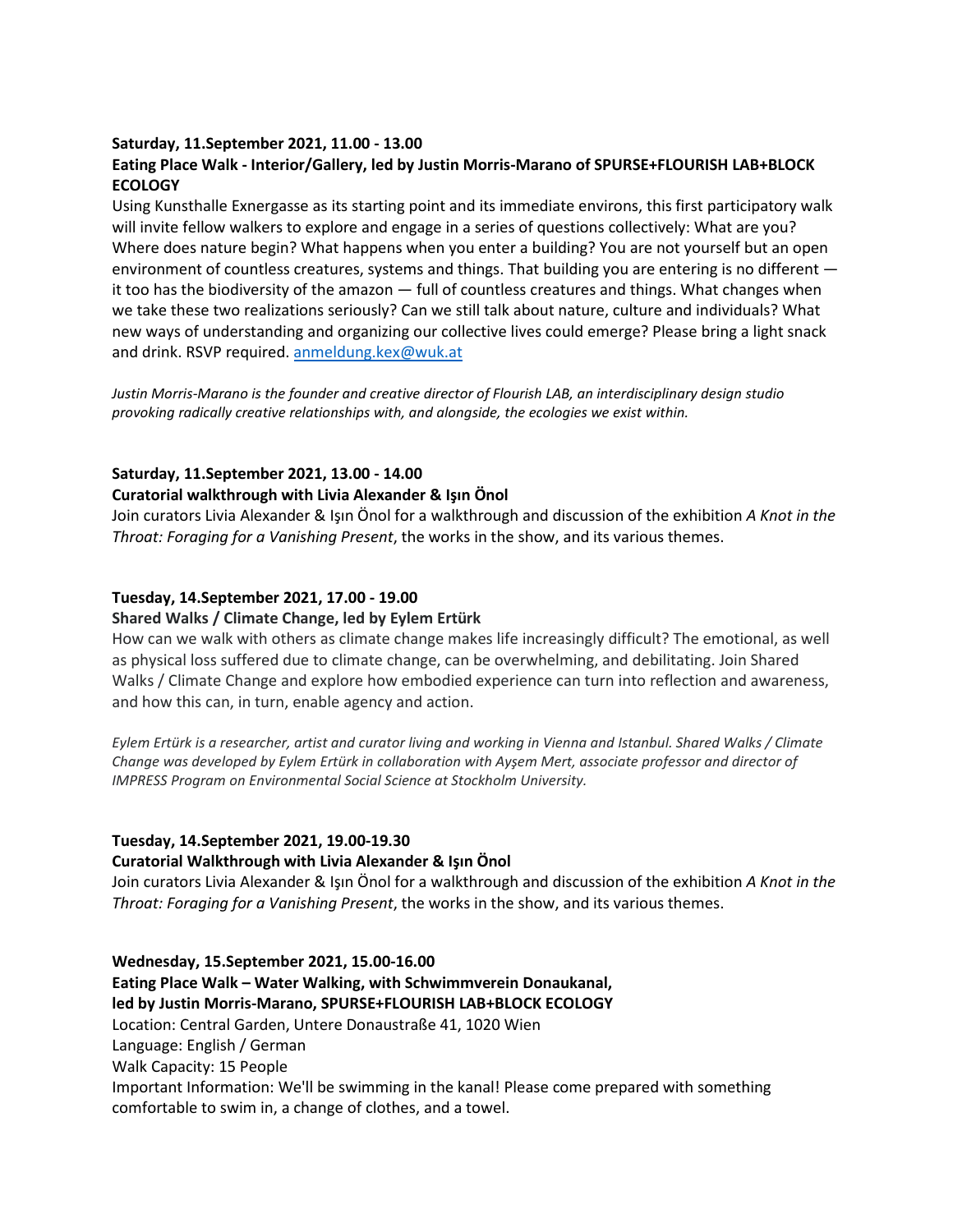Trouble finding the group? Please contact Justin at +1 973-525-6336 , or email [jmorrismarano@gmail.com](mailto:jmorrismarano@gmail.com)

When life emerged from the ocean it did so by encapsulating its watery habitat. Water flows through us, linking us together in a vast sea of exchanges and these profoundly shape all ecosystems. Walking, swimming, and chatting mid-stream, we will consider how we sense the water that joins us, recognizing it not as a resource, property, or object, but as a being like us with its own will, rights, and desires. Can we wander back into it going for an afternoon dip? Bring a bathing suit (and towel, as needed), as well as a light repast, and meet us.

**Saturday, 18.September 2021, 15.00-16.00 Eating Place Walk – Water Walking, with Schwimmverein Donaukanal, led by Justin Morris-Marano, SPURSE+FLOURISH LAB+BLOCK ECOLOGY** Location: Central Garden, Untere Donaustraße 41, 1020 Wien Language: English / German Walk Capacity: 15 People Important Information: We'll be swimming in the kanal! Please come prepared with something comfortable to swim in, a change of clothes, and a towel. Trouble finding the group? Please contact Justin at +1 973-525-6336 , or email [jmorrismarano@gmail.com](mailto:jmorrismarano@gmail.com)

**Wednesday, 22.September 2021, 17.00-19.00 Eating Place Walk – Spontaneous & Ongoing, led by Justin Morris-Marano, SPURSE+FLOURISH LAB+BLOCK ECOLOGY** Location: Corner of Taborstraße & Nordbahnstraße Language: English Walk Capacity: 20 People Important Information: Something comfortable to walk in, a notebook and pen, and a cup to drink from. Trouble finding the group? Please contact Justin at +1 973-525-6336 , or email [jmorrismarano@gmail.com](mailto:jmorrismarano@gmail.com)

How many seeds have we unknowingly planted with the bottom of our shoe as we walked somewhere? Place is always a negotiation of aberrant movements and unexpected transformations. Meandering through vacant lots, train tracks, highways, and parking lots -- during this walk, we'll be identifying and chewing on the plants that compel us to consider how we all got to this place, who is appropriating whom and how, and ultimately how we can continue co-shaping this place with our fellow species as equals.